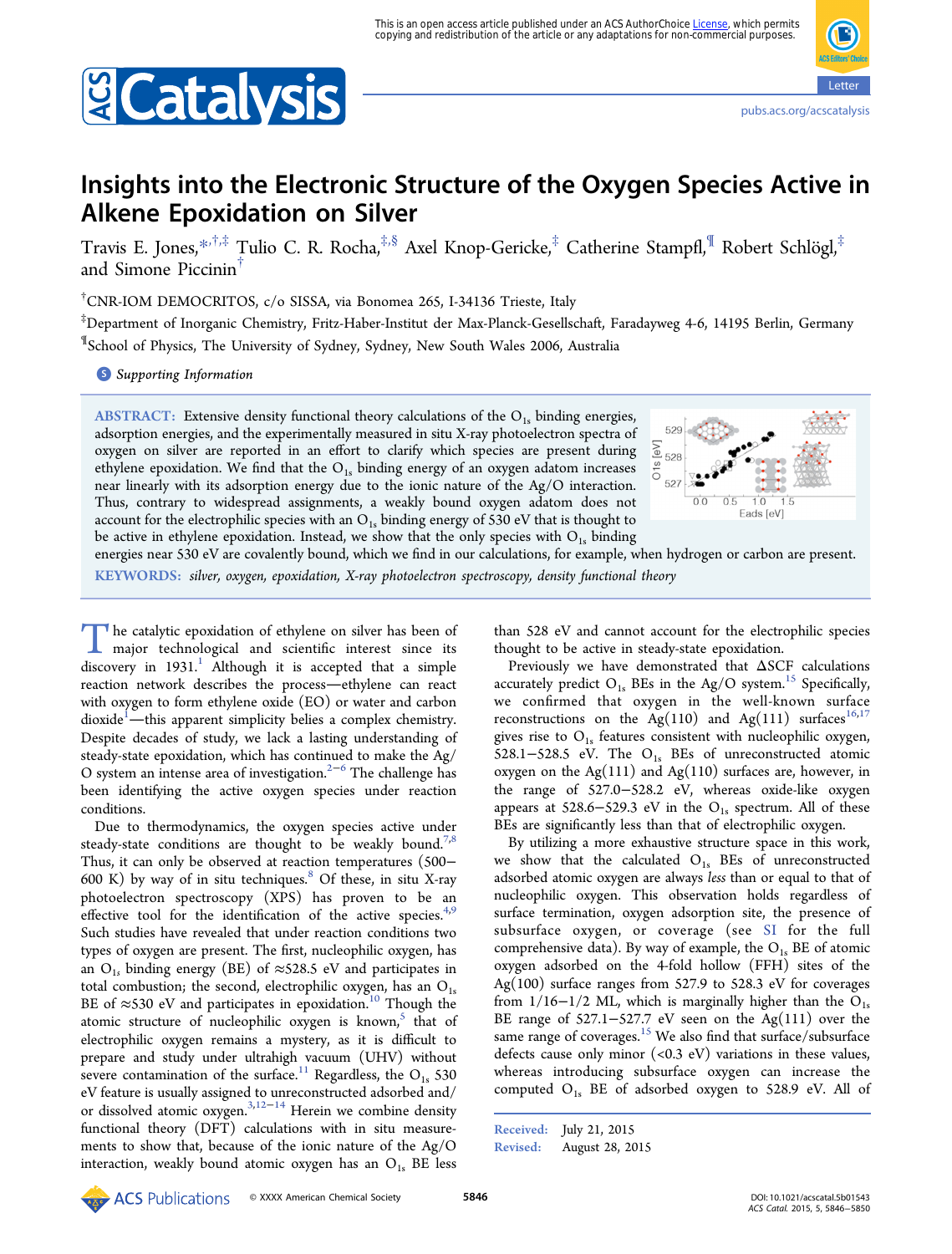<span id="page-1-0"></span>

Figure 1. In situ valence band spectrum of a Ag(110) surface under  $1 \times 10^{-4}$  mbar O<sub>2</sub> at 423 K (upper left). The blue curve shows the difference between the in situ spectrum and that of clean silver. Calculated PDOS of oxygen and that of its nearest neighbor silver atom when oxygen is adsorbed on the short bridge (upper right), long bridge (lower left), and 4-fold hollow sites (lower right) on the Ag(110) surface.



Figure 2. In situ valence band spectrum of a Ag(111) surface under  $4 \times 10^{-4}$  mbar O<sub>2</sub> at 423 K (upper left). The blue curve shows the difference between the in situ spectrum and that of clean silver. Calculated PDOS of oxygen and that of its nearest neighbor silver atom when oxygen is adsorbed on the fcc site (upper right), in an oxide-like layer (lower left), and adjacent to a surface vacancy (lower right) on the Ag(111) surface.

these  $O_{1s}$  BEs are well below that of electrophilic oxygen. Furthermore, an increase in  $O_{1s}$  BE only occurs with a concomitant increase in the adsorbed species' heat of adsorption, at odds with the widely held view derived from thermodynamic considerations<sup>[7](#page-4-0)</sup> and reaction kinetics<sup>[8](#page-4-0)</sup> that the active oxygen is weakly bound. We now turn to this relationship, the understanding of which is the central result of our work.

Begin by considering how atomic oxygen interacts with a silver surface. It is known that there is some hybridization between O 2p and Ag 4d orbitals, giving rise to a nearly filled Ag/O bonding/antibonding combination, see for instance refs [18](#page-4-0) and [19.](#page-4-0) Electron density differences and the large change in work function associated with oxygen adsorption have been used to demonstrate that the resultant Ag/O interaction is strongly ionic. $18,19$  The same is true for the systems we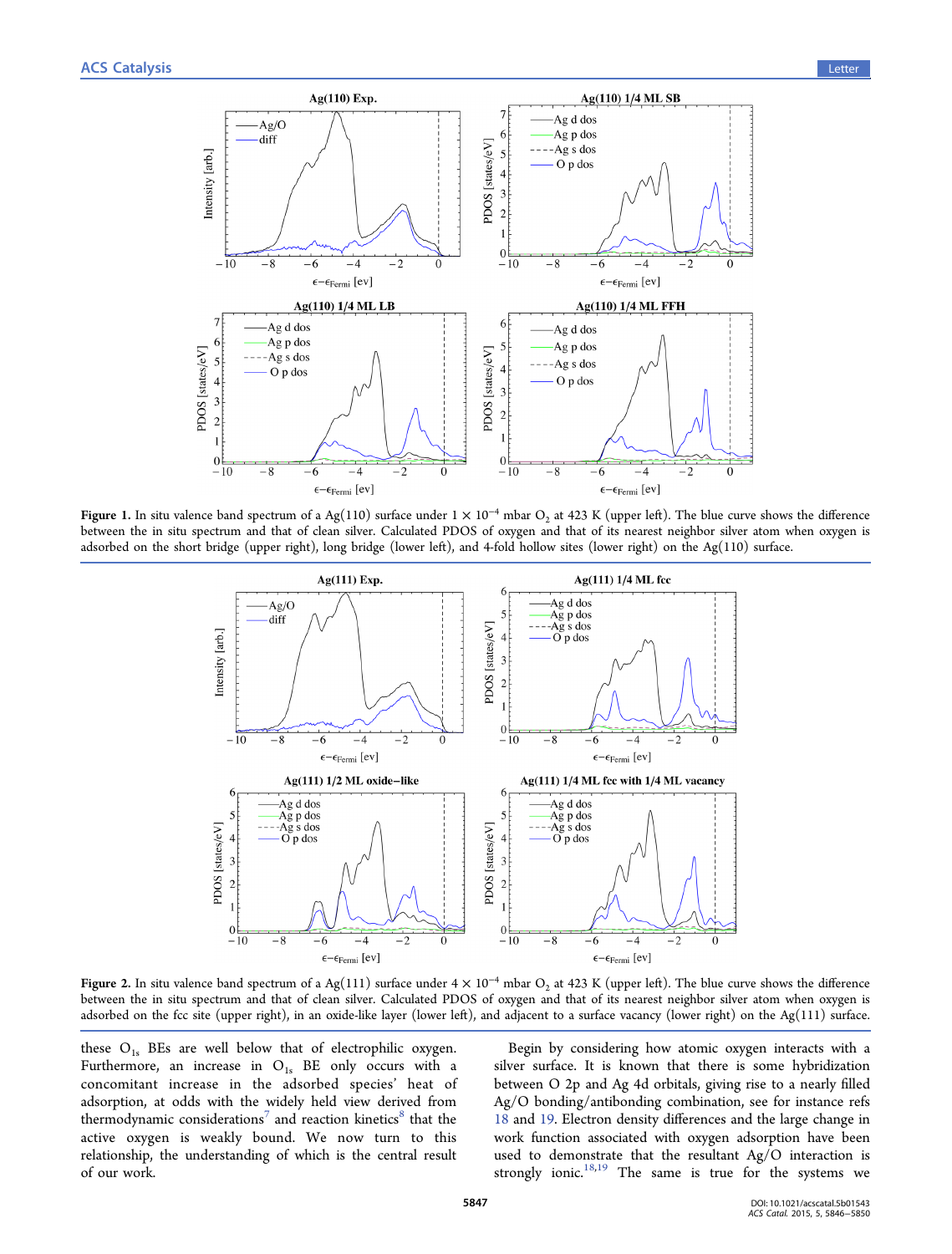<span id="page-2-0"></span>examined. Take for instance the upper left panel of [Figure 1.](#page-1-0) It shows the in situ valence band spectrum (VB) of a  $Ag(110)$ surface with the Fermi energy set to zero. The black line shows the spectrum obtained after exposing the surface to  $1 \times 10^{-4}$ mbar  $O_2$  at 423 K for 20 min to generate nucleophilic oxygen,  $O_{1s}$  528.3 eV (see [SI](http://pubs.acs.org/doi/suppl/10.1021/acscatal.5b01543/suppl_file/cs5b01543_si_001.pdf) Section III for  $O_{1s}$  spectrum). The blue line shows the difference between this in situ spectrum and that measured for the clean surface under UHV. The difference plot was generated by normalizing both spectra to their most intense feature after background subtraction. Oxygen adsorption introduces states above the silver d-band, at  $\approx$ 2 eV below the Fermi energy, along with features inside the silver d-band. These two groups of states correspond to Ag/O antibonding and bonding combinations of O 2p and Ag 4d states, respectively.<sup>[18](#page-4-0),[19](#page-4-0)</sup>

While a high coverage of unreconstructed atomic oxygen cannot be prepared under controlled conditions, our calculations predict that, on the  $Ag(110)$  surface, unreconstructed atomic oxygen interacts with silver in a similar fashion as oxygen in the surface reconstructions, regardless of adsorption site. The lower left panel of [Figure 1](#page-1-0), for instance, shows the projected density of states (PDOS) of 1/4 ML oxygen adsorbed on the Ag(110) long bridge (LB) site and that of its nearest neighbor silver atom. The blue solid line shows O 2p, the black solid line Ag 4d, the green solid line Ag 5p, and the black dashed line Ag 5s states. Like in the measured spectrum, the interaction between oxygen and silver gives rise to bonding and antibonding states that are both populated. The same behavior can be seen when 1/4 ML oxygen is adsorbed on the short bride (SB) or 4-fold hollow (FFH) sites.

Changing the crystal surface and introducing subsurface oxygen or defects has little effect on this general behavior, see [Figure 2.](#page-1-0) The upper left panel shows the measured VB spectrum of an Ag(111) surface under  $4 \times 10^{-4}$  mbar O<sub>2</sub> pressure at 423 K, conditions under which nucleophilic oxygen forms with a measured  $O_{1s}$  BE of 528.2 eV.<sup>[15](#page-4-0)</sup> As before, the blue line shows the difference between the in situ spectrum and that measured for the clean surface under UHV. The Ag/O bonding in this case is analogous to what was observed on the Ag(110) surface. The same can be seen for unreconstructed atomic oxygen on the pristine  $Ag(111)$  surface by examining the computed PDOS in the upper right panel of [Figure 2.](#page-1-0) Introducing a surface vacancy or subsurface oxygen does not significantly alter the bonding.<sup>[18](#page-4-0)</sup>

The previous examples indicate that differences in surface, adsorption site, coverage, subsurface oxygen, and defects appear in large part as shifts in the positions of the bonding and antibonding Ag/O states.<sup>[18](#page-4-0),[20](#page-4-0)</sup> These shifts will alter both the O1s BE and the charge on the adsorbed oxygen. Figure 3 shows



the computed  $O_{1s}$  BEs of oxygen on the Ag(110) and Ag(111) surfaces, including oxygen at vacancies and the step edge, plotted against the net Bader charge<sup>[21](#page-4-0)</sup> on the oxygen. As the net Bader charge drops, leading to a less negatively charged oxygen atom, the  $O_{1s}$  BE also drops. Within a simplified electrostatic model, the negative slope in Figure 3 is caused by the fact that the interatomic potential contribution to the core level shift changes more quickly than the charge on oxygen.<sup>[22](#page-4-0)</sup> This can be seen by writing the  $O_{1s}$  BE shift as

$$
\Delta O_{1s} = kq_O + \sum_{i \neq O} q_i / R_{iO} \tag{1}
$$

where  $k$  is the Coulomb repulsion integral between core and valence states,  $q_0$  is the charge on the ionized oxygen, O,  $q_i$  are the charges on the remaining atoms in the system, and  $R_{iO}$  is the distance between the  $i^{th}$  atom and the ionized oxygen. The sum, which runs over all the nuclei except the ionized oxygen, gives the interatomic potential contribution to the core level shift.

Importantly, because the Ag/O bonding is strongly ionic, the relationship between the oxygen charge and its  $O_{1s}$  BE seen in Figure 3 is mirrored in oxygen adsorption energies. That is, as the Ag−O bond weakens less charge is transferred from silver to oxygen and the  $O_{1s}$  BE is reduced. To use this relationship, we first define the adsorption energy as

$$
E_{\rm ads} = -1/N \bigg[ E_{\rm Ag/O} - E_{\rm Ag} - N \frac{1}{2} E_{\rm O_2} \bigg] \tag{2}
$$

where  $E_{Ag}$  is the energy of the silver surface,  $E_{Ag/O}$  is the energy of the same surface with N oxygen adatoms, and  $E<sub>O</sub>$  is the energy of an isolated  $O_2$  molecule computed at the  $\Gamma$  point using a  $(40 \times 40 \times 40)$  Bohr box. The adsorption energy is simply the energy gained or lost when an oxygen atom, from  $O<sub>2</sub>$ , adsorbs on the surface. We have defined it such that a positive (negative)  $E_{ads}$  corresponds to exothermic (endothermic) adsorption with respect to gas phase  $O_2$ .

With this definition, an oxygen adatom's  $O_{1s}$  BE can be seen to scale almost linearly with its  $E_{\text{ads}}$ , see Figure 4. This



Figure 4. Computed  $O_{1s}$  BE of adsorbed oxygen versus adsorption energy, where a positive number indicates exothermic adsorption.

observation suggests that when Ag/O bonding is ionic, weakly bound oxygen, as is postulated to be active in epoxidation, will have a low  $O_{1s}$  BE. Thus, it cannot account for the electrophilic species giving rise to an  $O_{1s}$  feature at 530 eV.

To test if this scaling holds over a wider range of systems , we considered the effect of coadsorbed chlorine, as well as oxygen on the surface of Ag<sub>2</sub>O, and oxygen adatoms on the well-known surface reconstructions. These were chosen because chlorine is known to increase the ratio of electrophilic to nucleophilic oxygen on silver surfaces,  $4,23$  $4,23$  $4,23$  and the latter two systems have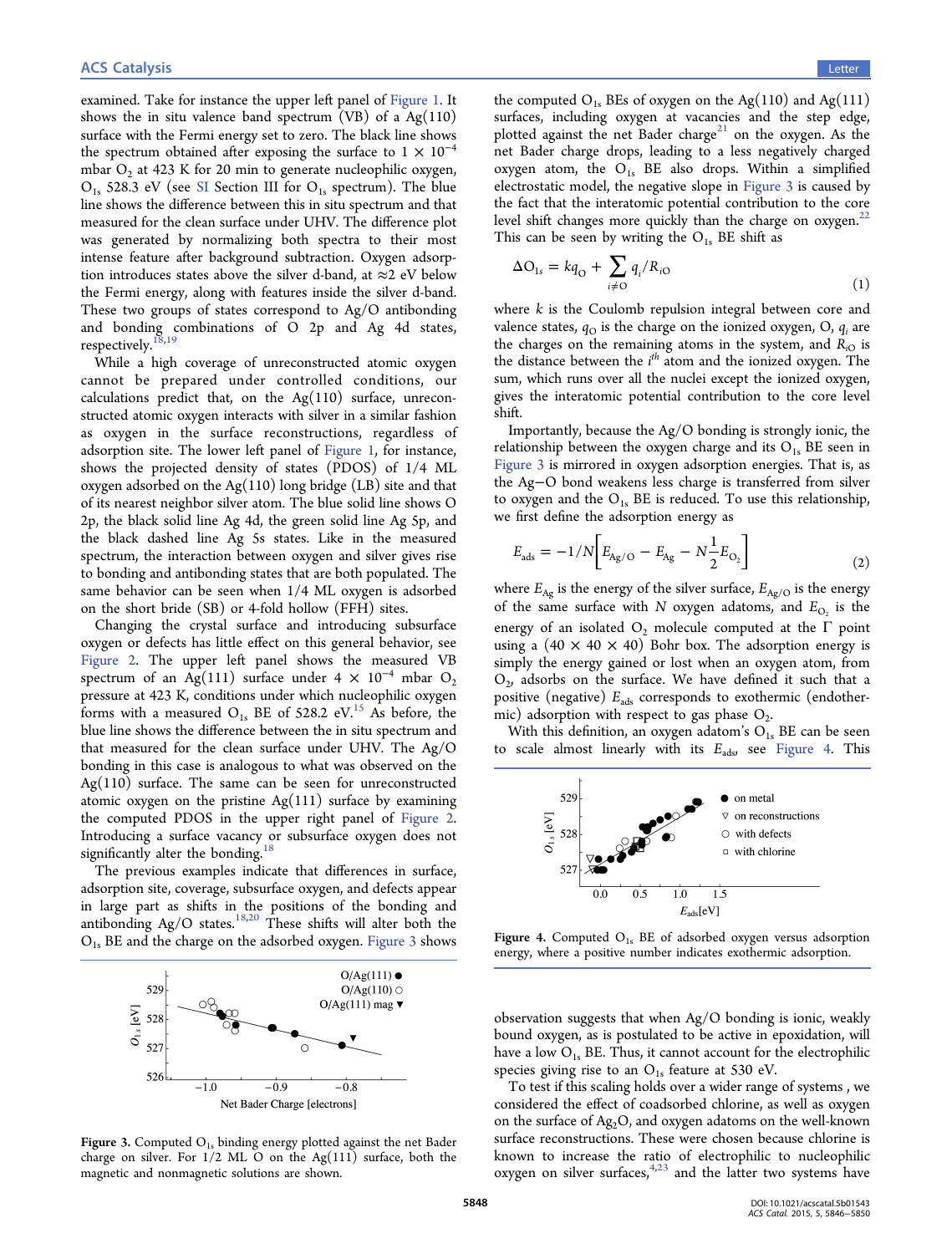<span id="page-3-0"></span>been suggested as possible candidates for electrophilic oxygen.<sup>6,</sup>

Coadsorption of chlorine with oxygen fails to alter the scaling relationship or give rise to an  $O_{1s}$  BE near 530 eV. When  $1/16$ and 1/8 ML of chlorine are coadsorbed on the fcc hollow sites of a Ag(111) surface with 1/16 and 1/8 ML coadsorbed oxygen on the fcc hollow sites the computed  $O<sub>1s</sub>$  BE is in the range 527.6−527.8 eV, as compared to 527.6−527.7 eV for 1/16−1/ 4 ML pure atomic oxygen. Though these coverages of chlorine do little to alter the  $O_{1s}$  BE of atomic oxygen, the presence of Ag<sub>2</sub>O and surface reconstruction have a profound effect.

Oxygen adsorbed on Ag2O and oxygen reconstructed surfaces have among the lowest  $O<sub>1s</sub>$  BEs of all the species we investigated, as low as 526.9 eV for an oxygen terminated  $\text{Ag}_2\text{O}(001)$  surface.<sup>[15](#page-4-0)</sup> The O<sub>1s</sub> BE computed for an additional 1/8 ML oxygen on the  $p(4 \times 4)$  reconstruction on the Ag(111) surface is nearly equivalent to those on the  $Ag<sub>2</sub>O(001)$  surface, 527.0 eV, in contrast to the 528.1 eV computed for the oxygen atoms in the pristine reconstruction. Similarly, the  $O_{1s}$  BE of  $1/$ 4 ML additional oxygen adsorbed on the FFH sites of the  $p(2)$  $\times$  1) reconstruction on the Ag(110) surface is 527.3 eV (see [SI](http://pubs.acs.org/doi/suppl/10.1021/acscatal.5b01543/suppl_file/cs5b01543_si_001.pdf) section IIIE for atomic structures). Despite the large changes, these exotic systems tend to follow the scaling behavior shown in [Figure 4,](#page-2-0) with  $O_{1s}$  BEs far below that of electrophilic oxygen.

The scaling behavior seen in [Figure 4,](#page-2-0) along with its origin in the ionicity of the Ag/O interaction, demonstrates that oxygen atoms with a high  $O_{1s}$  BE cannot account for electrophilic oxygen when they are ionically bound to silver. Take for example the  $O_\nu$  species with an  $O_{1s}$  BE of 529.5−529.7 eV previously observed in some studies.[23,24](#page-4-0) Work function measurements of  $O_\gamma$  suggest the Ag/O interaction is strongly ionic.<sup>[25](#page-4-0)</sup> Therefore, we expect the scaling behavior seen in [Figure 4](#page-2-0) to hold for  $O_{\nu}$ , resulting in an estimated adsorption energy of 1.8−1.9 eV/O and a corresponding desorption temperature of 1100−1200 K, calculated using the Redhead equation<sup>[26](#page-4-0)</sup> with a heating rate of 1 K/s and a prefactor of  $10^{15}$ s<sup>-1</sup>.<sup>[27](#page-4-0)</sup> While this estimated desorption temperature is in good . agreement with the measured 900−1100  $\hat{K}^{24,25}$  $\hat{K}^{24,25}$  $\hat{K}^{24,25}$  O<sub>γ</sub> is bound too strongly to account for electrophilic oxygen,  $7,8$  as are other ionically bound species with an  $O_{1s}$  BE near 530 eV.

The types of weakly bound oxygen that may give rise to the  $O<sub>1s</sub>$  feature attributed to electrophilic oxygen are covalently bound. Adsorbed carbonates, for instance, have an  $O<sub>1s</sub>$  BE of approximately 530 eV, $^{28}$  $^{28}$  $^{28}$  though these can be dismissed owing to the absence of a  $C_{1s}$  signal during epoxidation.<sup>4</sup> Similarly, the computed  $O_{1s}$  BE of 1/4 ML OH adsorbed on the Ag(111) surface is 530.0 eV. The challenge is now to understand if electrophilic oxygen is formed by oxygen bonding to some element other than silver or if the silver surface can be modified to bond more covalently with adsorbed oxygen by a mechanism not considered in this study.

In summary, we used in situ VB, XPS, and DFT calculations to show that, on silver surfaces, unreconstructed atom oxygen appears at 527-528 eV in the  $O_{1s}$  spectrum. While a low concentration of such species may be present in during epoxidation they cannot account for the oxygen appearing at 530 eV that is thought to be active in ethylene epoxidation at mbar pressures. We also show that the ionic nature of Ag/O bonding gives rise to a scaling relationship between  $O_{1s}$  BE and adatom adsorption energy in which the  $O_{1s}$  BE drops with oxygen's adsorption energy. This relationship suggests that only covalently bound oxygen species can account for a weakly bound electrophilic oxygen appearing at 530 eV in the  $O_{1s}$ 

spectrum. These findings suggest we have yet to reach a lasting understanding of one of the most well studied problems in heterogeneous catalysis.

# **EXPERIMENTAL AND COMPUTATIONAL SECTION**

In situ XPS measurements were performed at the near ambient pressure endstation of the ISISS beamline at the BESSY II synchrotron radiation facility of the Helmholtz-Zentrum Berlin. Details about the system can be found in ref [29](#page-4-0), and further details of the current experiments are given in the [Supporting](http://pubs.acs.org/doi/suppl/10.1021/acscatal.5b01543/suppl_file/cs5b01543_si_001.pdf) [Information.](http://pubs.acs.org/doi/suppl/10.1021/acscatal.5b01543/suppl_file/cs5b01543_si_001.pdf) Briefly, the single crystals used in the experiments were cleaned by repeating cycles of  $O_2$  treatment at  $10^{-3}$  mbar at 423 K for 20 min, Ar sputtering at 1.5 kV for 20 min, and annealing at 673 K in vacuum (5  $\times$  10<sup>-8</sup> mbar) for 5 min. We selected appropriate photon energies to measure core-level spectra for different elements using photoelectrons with the same kinetic energy of 150 eV. The binding energy scale for each spectrum was calibrated by the Fermi edge measured with the same photon energy.

Density Functional Theory (DFT) calculations were performed using the Quantum ESPRESSO package<sup>[30](#page-4-0)</sup> with ultrasoft pseudopotentials, and the exchange and correlation potential developed by Perdew, Burke, and Ernzerhof. $^{31}$  $^{31}$  $^{31}$  O<sub>1s</sub> BEs were computed by way of the ΔSCF method, resulting in an error of ≤0.3 eV. Bader charges were computed using the Bader charge analysis code. $32$  Further details are given in the [Supporting Information](http://pubs.acs.org/doi/suppl/10.1021/acscatal.5b01543/suppl_file/cs5b01543_si_001.pdf).

# ■ ASSOCIATED CONTENT

#### **S** Supporting Information

The Supporting Information is available free of charge on the [ACS Publications website](http://pubs.acs.org) at DOI: [10.1021/acscatal.5b01543.](http://pubs.acs.org/doi/abs/10.1021/acscatal.5b01543)

Full experimental and computational details [\(PDF](http://pubs.acs.org/doi/suppl/10.1021/acscatal.5b01543/suppl_file/cs5b01543_si_001.pdf))

### ■ AUTHOR INFORMATION

#### Corresponding Author

\*E-mail: [trjones@fhi-berlin.mpg.de](mailto:trjones@fhi-berlin.mpg.de).

#### Present Address

§ Brazilian Synchrotron Light Laboratory, Campinas CEP 13083-970, Brazil

#### Notes

The authors declare no competing financial interest.

# ■ ACKNOWLEDGMENTS

We acknowledge a CINECA award under the ISCRA initiative for the availability of high-performance computing resources and support, the Helmholtz-Zentrum Berlin (electron storage ring BESSY II) for provision of synchrotron radiation at the ISISS beamline, and the Australian Research Council for support.

#### ■ REFERENCES

(1) Rebsdat, S.; Mayer, D. Ethylene Oxide In Ullmann's Encyclopedia of Industrial Chemistry; Wiley-VCH: Weinheim, Germany, 2012; pp 547−572.

(2) Bö cklein, S.; Gü nther, S.; Wintterlin, J. Angew. Chem., Int. Ed. 2013, 52, 5518−5521.

(3) Williams, F. J.; Bird, D. P. C.; Palermo, A.; Santra, A. K.; Lambert, R. M. J. Am. Chem. Soc. 2004, 126, 8509-8514.

(4) Rocha, T. C. R.; Hävecker, M.; Knop-Gericke, A.; Schlögl, R. J. Catal. 2014, 312, 12−16.